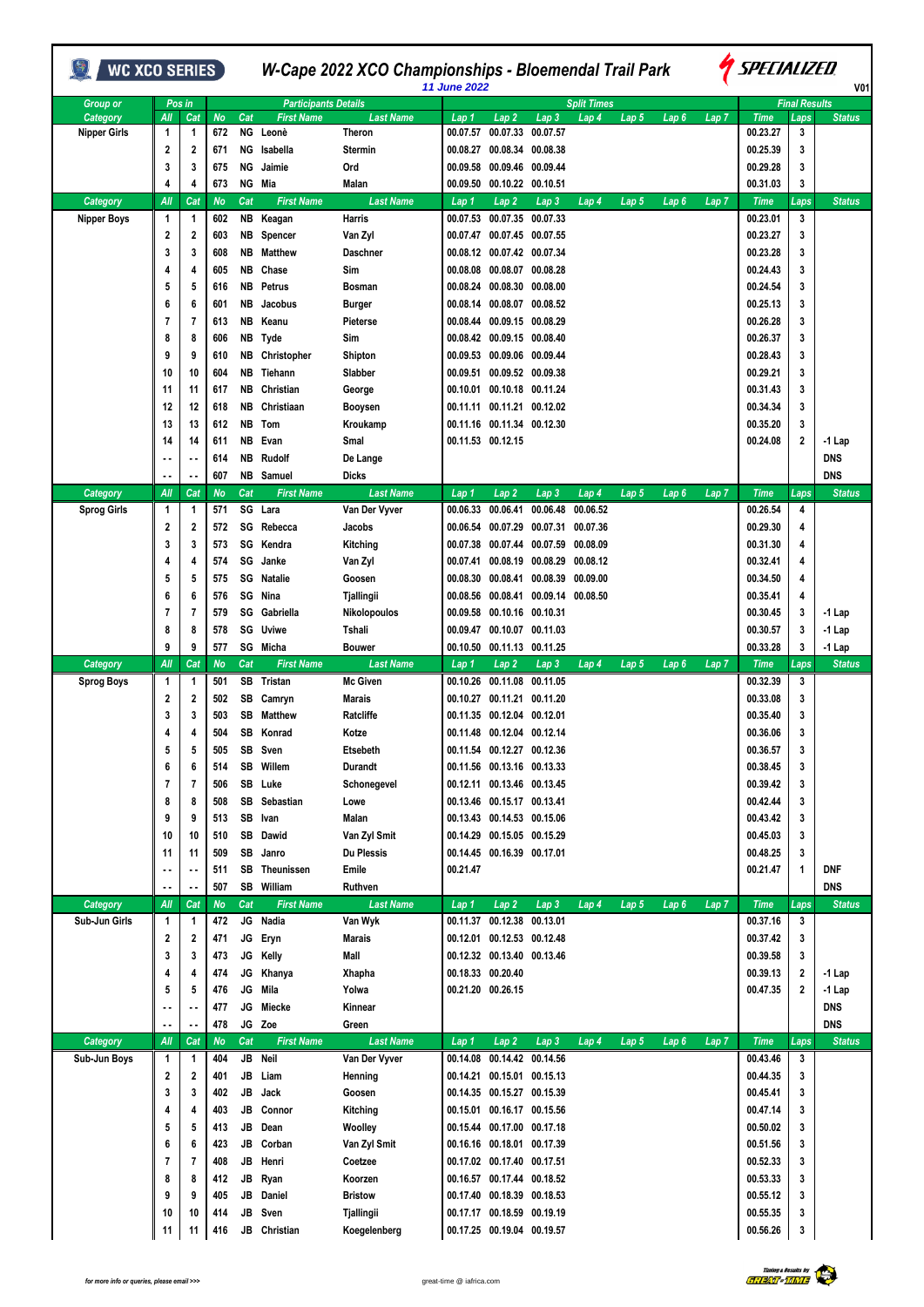| WC XCO SERIES      |              |                            |            |          |                             |                           | W-Cape 2022 XCO Championships - Bloemendal Trail Park<br>11 June 2022 |                                        |                            |                                              |       |       |       | <i><b>Y</b> SPECIALIZED</i><br>V01 |                         |                        |  |  |
|--------------------|--------------|----------------------------|------------|----------|-----------------------------|---------------------------|-----------------------------------------------------------------------|----------------------------------------|----------------------------|----------------------------------------------|-------|-------|-------|------------------------------------|-------------------------|------------------------|--|--|
| Group or           |              | Pos in                     |            |          | <b>Participants Details</b> |                           |                                                                       |                                        |                            | <b>Split Times</b>                           |       |       |       |                                    | <b>Final Results</b>    |                        |  |  |
| Category           | All          | Cat                        | No         | Cat      | <b>First Name</b>           | <b>Last Name</b>          | Lap 1                                                                 | Lap 2                                  | Lap <sub>3</sub>           | Lap 4                                        | Lap 5 | Lap6  | Lap 7 | <b>Time</b>                        | Laps                    | <b>Status</b>          |  |  |
|                    | 12           | 12                         | 422        |          | JB Zach                     | Daschner                  | 00.17.56                                                              | 00.19.25 00.20.21                      |                            |                                              |       |       |       | 00.57.42                           | 3                       |                        |  |  |
|                    | 13           | 13                         | 411        | JB       | Stephan                     | Claassen                  | 00.18.34                                                              | 00.20.08 00.20.08                      |                            |                                              |       |       |       | 00.58.50                           | 3                       |                        |  |  |
|                    | 14           | 14                         | 410        | JB       | Joshua                      | Ord                       |                                                                       | 00.17.23 00.21.31 00.20.07             |                            |                                              |       |       |       | 00.59.01                           | 3                       |                        |  |  |
|                    | 15           | 15                         | 419        | JB       | Thomas                      | Drury                     |                                                                       | 00.20.37 00.22.01 00.23.34             |                            |                                              |       |       |       | 01.06.12                           | 3                       |                        |  |  |
|                    | 16           | 16                         | 417        | JB       | Ben                         | Kroukamp                  |                                                                       | 00.21.33 00.23.58<br>00.22.20 00.23.15 |                            |                                              |       |       |       | 00.45.31<br>00.45.35               | $\overline{\mathbf{2}}$ | -1 Lap                 |  |  |
|                    | 17<br>18     | 17<br>18                   | 421<br>418 | JB<br>JB | Johannes<br><b>Matthew</b>  | <b>Steytler</b><br>Graser |                                                                       | 00.21.04 00.24.55                      |                            |                                              |       |       |       | 00.45.59                           | 2<br>$\mathbf{2}$       | -1 Lap<br>-1 Lap       |  |  |
|                    |              | ٠.                         | 420        | JB       | <b>Matthew</b>              | Kretzmar                  | 00.24.56                                                              |                                        |                            |                                              |       |       |       | 00.24.56                           | 1                       | DNF                    |  |  |
|                    |              |                            | 406        | JB       | Benjamin                    | Fourie                    |                                                                       |                                        |                            |                                              |       |       |       |                                    |                         | <b>DNF</b>             |  |  |
|                    |              |                            | 415        | JB       | ΡG                          | Groenewald                |                                                                       |                                        |                            |                                              |       |       |       |                                    |                         | <b>DNS</b>             |  |  |
|                    |              | $\sim$ $\sim$              | 409        | JB       | Gregor                      | Barnardo                  |                                                                       |                                        |                            |                                              |       |       |       |                                    |                         | DNS                    |  |  |
|                    |              |                            | 424        |          | JB Duran                    | Du Plooy                  |                                                                       |                                        |                            |                                              |       |       |       |                                    |                         | <b>DNS</b>             |  |  |
| Category           | All          | Cat                        | No         | Cat      | <b>First Name</b>           | <b>Last Name</b>          | Lap 1                                                                 | Lap 2                                  | Lap 3                      | Lap 4                                        | Lap 5 | Lap 6 | Lap 7 | <b>Time</b>                        | Laps                    | <b>Status</b>          |  |  |
| <b>Youth Women</b> | $\mathbf{1}$ | 1                          | 373        |          | YW Angeliq                  | Coetzer                   | 00.14.01                                                              | 00.17.09                               | 00.17.29                   |                                              |       |       |       | 00.48.39                           | 3                       |                        |  |  |
|                    | 2            | 2                          | 375        |          | <b>YW</b> Mianette          | Theron                    |                                                                       | 00.15.14 00.18.53 00.18.47             |                            |                                              |       |       |       | 00.52.54                           | 3                       |                        |  |  |
|                    | 3            | 3                          | 376        | YW       | <b>Chloe Kate</b>           | <b>Chesterton</b>         |                                                                       | 00.16.02 00.19.44 00.19.48             |                            |                                              |       |       |       | 00.55.34                           | 3                       |                        |  |  |
|                    | 4            | 4                          | 378        | YW       | llandrie                    | <b>Du Plessis</b>         |                                                                       | 00.15.26 00.19.32 00.21.42             |                            |                                              |       |       |       | 00.56.40                           | 3                       |                        |  |  |
|                    | 5            | 5                          | 374        | YW       | Nikalau                     | Volsteedt                 |                                                                       | 00.16.44 00.21.30 00.20.47             |                            |                                              |       |       |       | 00.59.01                           | 3                       |                        |  |  |
|                    | 6            | 6                          | 377        | YW       | Jeani                       | Steenkamp                 |                                                                       | 00.20.24 00.24.03 00.23.16             |                            |                                              |       |       |       | 01.07.43                           | 3                       |                        |  |  |
|                    |              |                            | 372        |          | YW Jana                     | Visser                    |                                                                       |                                        |                            |                                              |       |       |       |                                    |                         | <b>DNS</b>             |  |  |
| Category           | All          | Cat                        | No         | Cat      | <b>First Name</b>           | <b>Last Name</b>          | Lap 1                                                                 | Lap <sub>2</sub>                       | Lap <sub>3</sub>           | Lap 4                                        | Lap 5 | Lap 6 | Lap 7 | <b>Time</b>                        | Laps                    | <b>Status</b>          |  |  |
| <b>Youth Men</b>   | $\mathbf{1}$ | 1                          | 301        | ΥM       | Samuel                      | Cleary                    | 00.13.16                                                              | 00.13.55                               | 00.14.23                   | 00.14.35                                     |       |       |       | 00.56.09                           | 4                       |                        |  |  |
|                    | 2            | 2                          | 304        | YM       | Juan                        | Van Zyl                   | 00.13.55                                                              |                                        | 00.15.05 00.14.54 00.14.55 |                                              |       |       |       | 00.58.49                           | 4                       |                        |  |  |
|                    | 3            | 3                          | 305        |          | YM Van Zyl                  | Steyn                     | 00.14.04                                                              |                                        | 00.15.09 00.15.23 00.15.25 |                                              |       |       |       | 01.00.01                           | 4                       |                        |  |  |
|                    | 4            | 4                          | 901        | YM       | Morgan                      | Jones                     | 00.13.59                                                              |                                        | 00.15.15 00.15.22 00.15.38 |                                              |       |       |       | 01.00.14                           | 4                       |                        |  |  |
|                    | 5<br>6       | 5<br>6                     | 307<br>312 | YM       | <b>YM</b> Francois<br>Reek  | Coetzee<br>Roos           | 00.14.51                                                              | 00.15.11 00.15.54 00.15.45 00.15.45    | 00.15.41 00.15.39 00.15.50 |                                              |       |       |       | 01.02.01<br>01.02.35               | 4<br>4                  |                        |  |  |
|                    | 7            | 7                          | 310        | ΥM       | Ruan                        | Portwig                   | 00.15.20                                                              |                                        | 00.15.44 00.15.42 00.16.37 |                                              |       |       |       | 01.03.23                           | 4                       |                        |  |  |
|                    | 8            | 8                          | 311        | ΥM       | Jeandre                     | Ungerer                   |                                                                       | 00.13.57 00.16.13 00.16.37 00.17.37    |                            |                                              |       |       |       | 01.04.24                           | 4                       |                        |  |  |
|                    | 9            | 9                          | 309        | ΥM       | Jacques                     | Jordaan                   | 00.15.10                                                              |                                        | 00.16.20 00.17.06 00.17.12 |                                              |       |       |       | 01.05.48                           | 4                       |                        |  |  |
|                    | 10           | 10                         | 303        | YM       | Tiaan                       | <b>Manefeldt</b>          | 00.13.41                                                              |                                        | 00.16.37 00.18.33 00.19.26 |                                              |       |       |       | 01.08.17                           | 4                       |                        |  |  |
|                    | 11           | 11                         | 328        | YM       | <b>Marius</b>               | Nel                       |                                                                       | 00.16.18 00.17.22 00.17.39 00.17.22    |                            |                                              |       |       |       | 01.08.41                           | 4                       |                        |  |  |
|                    | 12           | 12                         | 320        | YM       | William                     | Loubser                   |                                                                       | 00.16.11 00.17.15 00.17.46 00.18.13    |                            |                                              |       |       |       | 01.09.25                           | 4                       |                        |  |  |
|                    | 13           | 13                         | 313        | ΥM       | Christiaan                  | Davel                     |                                                                       | 00.16.19 00.17.33 00.18.24 00.18.12    |                            |                                              |       |       |       | 01.10.28                           | 4                       |                        |  |  |
|                    | 14           | 14                         | 318        | YM       | Likho                       | Mayekiso                  | 00.17.08                                                              |                                        | 00.17.56 00.18.31 00.18.47 |                                              |       |       |       | 01.12.22                           | 4                       |                        |  |  |
|                    | 15           | 15                         | 333        |          | YM Amila Mingo              | Mntuyedwa                 |                                                                       | 00.16.36 00.18.32 00.18.35 00.19.10    |                            |                                              |       |       |       | 01.12.53                           | 4                       |                        |  |  |
|                    | 16           | 16                         | 315        | YM       | Onesimo                     | Nzonyana                  |                                                                       | 00.17.09 00.17.57 00.18.33 00.19.26    |                            |                                              |       |       |       | 01.13.05                           | 4                       |                        |  |  |
|                    | 17           | 17                         | 331        | YM       | Jaco                        | Van Zyl                   |                                                                       | 00.13.58 00.16.27 00.20.52 00.22.17    |                            |                                              |       |       |       | 01.13.34                           | 4                       |                        |  |  |
|                    | 18           | 18                         | 324        |          | YM De Wet                   | Du Plooy                  |                                                                       | 00.17.05 00.17.54 00.18.52 00.20.27    |                            |                                              |       |       |       | 01.14.18                           | 4                       |                        |  |  |
|                    | 19           | 19                         | 317        |          | YM Lakhanya                 | Sikhobongwana             |                                                                       | 00.17.13 00.18.40 00.20.20             |                            |                                              |       |       |       | 00.56.13                           | 3                       | $-1$ Lap               |  |  |
|                    | 20           | 20                         | 322        |          | YM Mikyle                   | Van Jaarsveld             |                                                                       | 00.18.56 00.19.50 00.19.55             |                            |                                              |       |       |       | 00.58.41                           | 3                       | -1 Lap                 |  |  |
|                    | 21           | 21                         | 314        | YM       | Matthew                     | Hudson                    |                                                                       | 00.18.05 00.20.00 00.20.42             |                            |                                              |       |       |       | 00.58.47                           | 3                       | -1 Lap                 |  |  |
|                    | 22           | 22                         | 319        |          | <b>YM</b> Marais            | Neethling                 |                                                                       | 00.17.34 00.20.41 00.20.50             |                            |                                              |       |       |       | 00.59.05                           | 3                       | $-1$ Lap               |  |  |
|                    | 23           | 23                         | 325        | YM       | Mivuyo                      | Mndini                    |                                                                       | 00.19.19 00.24.19 00.22.08             |                            |                                              |       |       |       | 01.05.46                           | 3                       | $-1$ Lap               |  |  |
|                    | 24           | 24<br>$\ddot{\phantom{1}}$ | 321<br>306 |          | YM Franco<br>YM Liam        | Roccon<br>Rorich          |                                                                       | 00.20.28 00.26.24 00.23.22             |                            |                                              |       |       |       | 01.10.14                           | 3                       | $-1$ Lap<br><b>DNS</b> |  |  |
|                    |              | ٠.                         | 330        | YM       | Christian                   | Mocke                     |                                                                       |                                        |                            |                                              |       |       |       |                                    |                         | <b>DNS</b>             |  |  |
|                    |              | ٠.                         | 316        | YM       | Marius                      | <b>Burger</b>             |                                                                       |                                        |                            |                                              |       |       |       |                                    |                         | <b>DNS</b>             |  |  |
|                    |              | $\sim$ $\sim$              | 332        |          | YM Nantes                   | Duvenhage                 |                                                                       |                                        |                            |                                              |       |       |       |                                    |                         | <b>DNS</b>             |  |  |
|                    |              | $\ddot{\phantom{0}}$       | 323        |          | YM Yaron                    | Hattingh                  |                                                                       |                                        |                            |                                              |       |       |       |                                    |                         | <b>DNS</b>             |  |  |
|                    |              | ٠.                         | 302        |          | YM Thomas                   | Dunkley                   |                                                                       |                                        |                            |                                              |       |       |       |                                    |                         | <b>DNS</b>             |  |  |
|                    |              | ٠.                         | 329        |          | YM Elandre                  | Smit                      |                                                                       |                                        |                            |                                              |       |       |       |                                    |                         | <b>DNS</b>             |  |  |
| Category           | All          | Cat                        | No         | Cat      | <b>First Name</b>           | <b>Last Name</b>          | Lap 1                                                                 | Lap <sub>2</sub>                       | Lap <sub>3</sub>           | Lap 4                                        | Lap 5 | Lap 6 | Lap 7 | <b>Time</b>                        | Laps                    | <b>Status</b>          |  |  |
| Junior Women       | $\mathbf{1}$ | 1                          | 902        |          | JW Anya                     | <b>Du Plessis</b>         | 00.15.03                                                              |                                        | 00.18.22 00.19.58 00.19.29 |                                              |       |       |       | 01.12.52                           | 4                       |                        |  |  |
|                    | 2            | 2                          | 272        | JW       | Kayleigh                    | Scholtz                   |                                                                       | 00.16.23 00.19.32 00.19.13 00.19.21    |                            |                                              |       |       |       | 01.14.29                           | 4                       |                        |  |  |
|                    | 3            | 3                          | 271        | JW       | Anna                        | Marx                      |                                                                       | 00.16.35 00.19.42 00.20.42 00.20.25    |                            |                                              |       |       |       | 01.17.24                           | 4                       |                        |  |  |
|                    | 4            | 4                          | 273        |          | JW Marli                    | Davel                     |                                                                       | 00.19.10 00.25.11 00.26.14 00.26.04    |                            |                                              |       |       |       | 01.36.39                           | 4                       |                        |  |  |
|                    | 5            | 5                          | 274        |          | JW Milani                   | Dingani                   |                                                                       | 00.22.50 00.26.47 00.27.57             |                            |                                              |       |       |       | 01.17.34                           | 3                       | -1 Lap                 |  |  |
| Category           | All          | Cat                        | No         | Cat      | <b>First Name</b>           | <b>Last Name</b>          | Lap 1                                                                 | Lap 2                                  | Lap 3                      | Lap 4                                        | Lap 5 | Lap6  | Lap 7 | <b>Time</b>                        | Laps                    | <b>Status</b>          |  |  |
| Junior Men         | $\mathbf{1}$ | 1                          | 208        |          | JM Cronje                   | <b>Beukes</b>             |                                                                       |                                        |                            | 00.12.45 00.13.06 00.13.37 00.13.19 00.13.52 |       |       |       | 01.06.39                           | 5                       |                        |  |  |
|                    | 2            | 2                          | 215        |          | JM Vincent                  | <b>Buter</b>              |                                                                       |                                        |                            | 00.13.06 00.13.42 00.13.51 00.14.19 00.15.19 |       |       |       | 01.10.17                           | 5                       |                        |  |  |
|                    | 3            | 3                          | 201        | JM       | Jaydan                      | Durandt                   |                                                                       |                                        |                            | 00.13.22 00.13.55 00.14.20 00.14.23 00.14.30 |       |       |       | 01.10.30                           | 5                       |                        |  |  |
|                    | 4            | 4                          | 213        | JM       | Streicher                   | Swart                     |                                                                       |                                        |                            | 00.13.19 00.14.39 00.14.28 00.14.53 00.14.38 |       |       |       | 01.11.57                           | 5                       |                        |  |  |
|                    | 5<br>6       | 5<br>6                     | 211<br>205 |          | JM Ryan<br>JM Jean-Pierre   | Veer<br><b>Du Plessis</b> |                                                                       |                                        |                            | 00.13.51 00.14.35 00.14.30 00.14.45 00.14.48 |       |       |       | 01.12.29<br>01.13.08               | 5<br>5                  |                        |  |  |
|                    |              |                            |            |          |                             |                           |                                                                       |                                        |                            | 00.13.18 00.14.36 00.14.56 00.15.16 00.15.02 |       |       |       |                                    |                         |                        |  |  |

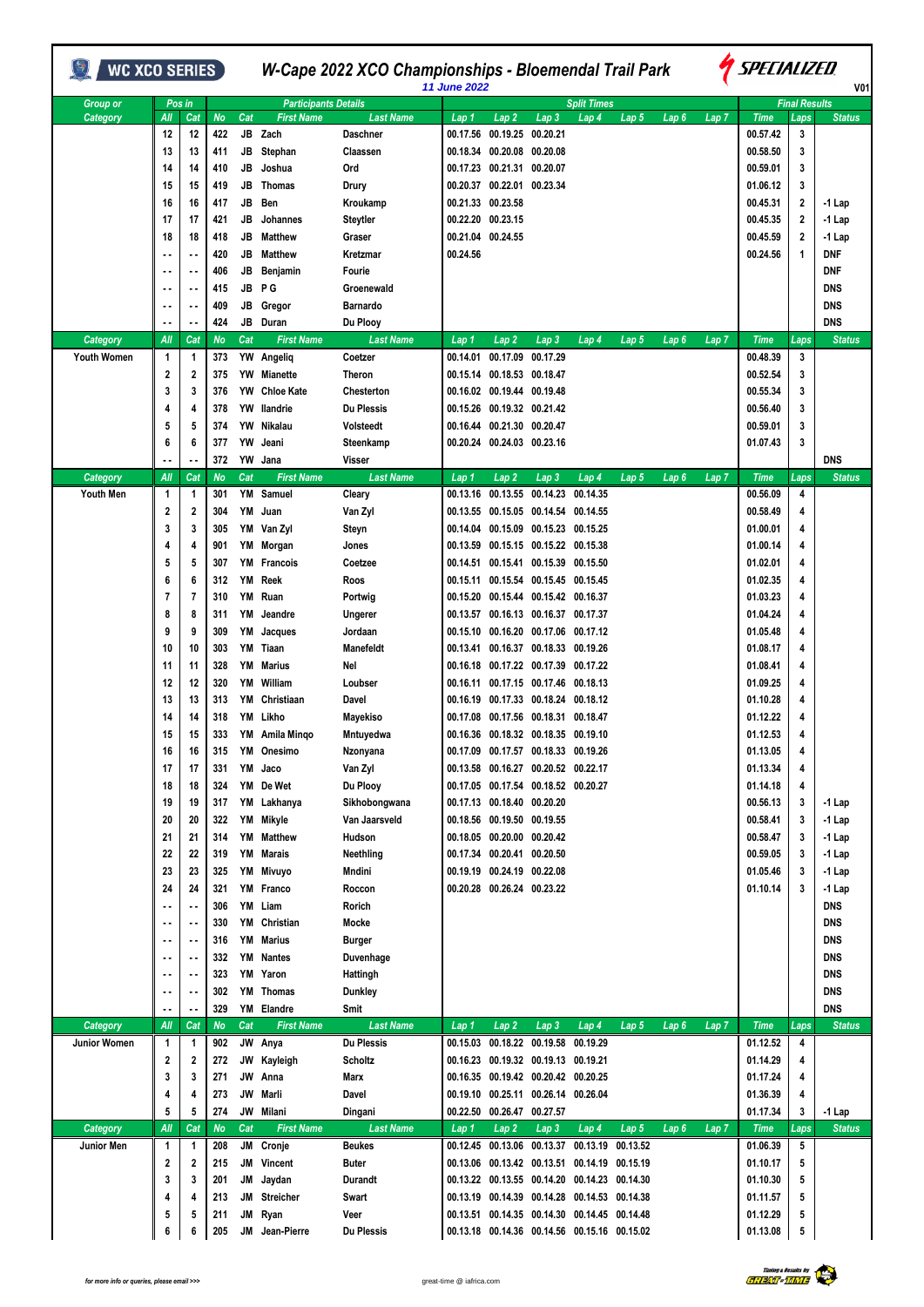| <b>WC XCO SERIES</b> |        |                          |           |     |                             | W-Cape 2022 XCO Championships - Bloemendal Trail Park | 11 June 2022 |                                     |                            |                                              | <i><b>SPECIALIZED</b></i><br>V01 |                   |                  |             |                      |               |
|----------------------|--------|--------------------------|-----------|-----|-----------------------------|-------------------------------------------------------|--------------|-------------------------------------|----------------------------|----------------------------------------------|----------------------------------|-------------------|------------------|-------------|----------------------|---------------|
| <b>Group or</b>      | Pos in |                          |           |     | <b>Participants Details</b> |                                                       |              |                                     |                            | <b>Split Times</b>                           |                                  |                   |                  |             | <b>Final Results</b> |               |
| Category             | All    | Cat                      | <b>No</b> | Cat | <b>First Name</b>           | <b>Last Name</b>                                      | Lap 1        | Lap <sub>2</sub>                    | Lap 3                      | Lap 4                                        | Lap 5                            | Lap 6             | Lap 7            | <b>Time</b> | Laps                 | <b>Status</b> |
|                      | 7      | 7                        | 219       | JM  | <b>Stewart</b>              | Francomb                                              | 00.13.37     | 00.14.52                            | 00.14.49                   | 00.15.05                                     | 00.15.10                         |                   |                  | 01.13.33    | 5                    |               |
|                      | 8      | 8                        | 204       | JM  | Greg                        | Lawson                                                | 00.14.46     |                                     |                            | 00.15.23 00.15.39 00.15.25 00.15.48          |                                  |                   |                  | 01.17.01    | 5                    |               |
|                      | 9      | 9                        | 203       | JM  | Divan                       | <b>Terblanche</b>                                     | 00.14.36     |                                     | 00.15.32 00.15.57          | 00.15.39                                     | 00.15.18                         |                   |                  | 01.17.02    | 5                    |               |
|                      | 10     | 10                       | 212       | JM  | Willem                      | Visagie                                               | 00.15.06     |                                     |                            | 00.15.55 00.16.06 00.16.03                   | 00.16.11                         |                   |                  | 01.19.21    | 5                    |               |
|                      | 11     | 11                       | 216       | JM  | Jean                        | Surridge                                              | 00.15.18     | 00.17.01                            |                            | 00.16.52 00.17.33                            |                                  |                   |                  | 01.06.44    | 4                    | $-1$ Lap      |
|                      | 12     | 12                       | 214       | JМ  | Jean-Marc                   | De Beer                                               | 00.15.30     |                                     | 00.17.52 00.17.47 00.16.56 |                                              |                                  |                   |                  | 01.08.05    | 4                    | $-1$ Lap      |
|                      | 13     | 13                       | 220       | JM  | Zach                        | De Kock                                               | 00.16.30     |                                     | 00.18.57 00.18.54 00.19.41 |                                              |                                  |                   |                  | 01.14.02    | 4                    | $-1$ Lap      |
|                      |        | $\overline{\phantom{a}}$ | 209       | JM  | Xander                      | Van Dyk                                               | 00.13.56     |                                     | 00.14.54 00.17.19          |                                              |                                  |                   |                  | 00.46.09    | 3                    | DNF           |
|                      |        | ٠.                       | 202       | JM  | Lood                        | Goosen                                                | 00.13.56     |                                     |                            |                                              |                                  |                   |                  | 00.13.56    | 1                    | DNF           |
|                      |        |                          | 217       | JM  | Kieran                      | Gordge                                                |              |                                     |                            |                                              |                                  |                   |                  |             |                      | <b>DNS</b>    |
|                      |        |                          | 206       | JM  | Alec                        | Coleské                                               |              |                                     |                            |                                              |                                  |                   |                  |             |                      | <b>DNS</b>    |
| Category             | All    | Cat                      | <b>No</b> | Cat | <b>First Name</b>           | <b>Last Name</b>                                      | Lap 1        | Lap <sub>2</sub>                    | Lap 3                      | Lap 4                                        | Lap 5                            | Lap 6             | Lap 7            | <b>Time</b> | Laps                 | <b>Status</b> |
| <b>Elite Women</b>   | 1      | 1                        | 101       | EW  | <b>Mariske</b>              | <b>Strauss</b>                                        | 00.15.09     | 00.16.24                            | 00.16.39                   | 00.16.34                                     | 00.16.50                         | 00.17.29          |                  | 01.39.05    | 6                    |               |
|                      | 2      | 2                        | 103       | EW  | Janice                      | Venter                                                | 00.16.00     | 00.16.33                            | 00.16.39                   | 00.16.55                                     | 00.17.09                         | 00.17.45          |                  | 01.41.01    | 6                    |               |
|                      |        |                          |           |     |                             |                                                       |              |                                     |                            |                                              |                                  |                   |                  |             |                      |               |
|                      | 3      | 3                        | 102       | EW  | Lehane                      | Oosthuizen                                            | 00.15.43     | 00.16.40                            |                            | 00.17.24 00.18.02 00.18.34                   |                                  | 00.19.31          |                  | 01.45.54    | 6                    |               |
|                      | 4      | 4                        | 104       |     | EW Julia                    | Marx                                                  | 00.18.22     | 00.19.28                            | 00.19.42                   | 00.20.05                                     | 00.22.50                         |                   |                  | 01.40.27    | 5                    | -1 Lap        |
| Category             | All    | Cat                      | No        | Cat | <b>First Name</b>           | <b>Last Name</b>                                      | Lap 1        | Lap <sub>2</sub>                    | Lap 3                      | Lap 4                                        | Lap 5                            | Lap 6             | Lap <sub>7</sub> | <b>Time</b> | Laps                 | <b>Status</b> |
| <b>Elite Men</b>     | 1      | 1                        | 3         |     | <b>EM</b> Tristan           | Nortje                                                | 00.11.53     | 00.12.25                            | 00.12.31                   | 00.12.22                                     | 00.12.32                         | 00.12.38          | 00.12.35         | 01.26.56    | 7                    |               |
|                      | 2      | 2                        | 2         | EM  | Keagan                      | Bontekoning                                           | 00.12.18     | 00.12.39                            | 00.12.31                   | 00.12.26                                     | 00.12.40                         | 00.12.44 00.12.52 |                  | 01.28.10    | 7                    |               |
|                      | 3      | 3                        | 1         | EM  | Daniel                      | Van Der Walt                                          | 00.12.25     | 00.12.31                            | 00.12.33                   | 00.12.39                                     | 00.12.49                         | 00.13.11 00.13.12 |                  | 01.29.20    | 7                    |               |
|                      |        | 4                        | 14        | EM  | Luyanda                     | Thobigunya                                            | 00.12.55     |                                     |                            | 00.13.12 00.13.38 00.13.18 00.13.30          |                                  | 00.13.58          | 00.14.18         | 01.34.49    | 7                    |               |
|                      | 5      | 5                        | 5         | EM  | Thomas                      | Hudson                                                | 00.12.49     |                                     |                            | 00.13.24 00.13.33 00.13.35                   | 00.13.47                         | 00.14.05          | 00.14.09         | 01.35.22    | 7                    |               |
|                      | 6      | 6                        | 7         | EM  | Heinie                      | <b>Beukes</b>                                         | 00.13.18     | 00.14.04                            | 00.13.50                   | 00.13.37                                     | 00.14.24                         | 00.14.20          | 00.14.07         | 01.37.40    | 7                    |               |
|                      | 7      | 7                        | 6         |     | <b>EM</b> Zachary           | Swart                                                 | 00.12.53     |                                     | 00.13.36 00.13.47          | 00.13.41                                     | 00.14.06                         | 00.15.05 00.15.26 |                  | 01.38.34    | 7                    |               |
|                      | 8      | 8                        | 8         |     | EM Zandré                   | Gerber                                                | 00.13.04     | 00.14.17                            | 00.14.04                   | 00.14.57                                     | 00.15.03                         | 00.14.18 00.14.42 |                  | 01.40.25    | 7                    |               |
|                      | 9      | 9                        | 13        | EM  | Herman                      | Fourie                                                | 00.12.51     |                                     |                            | 00.14.03 00.15.12 00.16.54                   | 00.15.22                         | 00.16.27          |                  | 01.30.49    | 6                    | $-1$ Lap      |
|                      | 10     | 10                       | 9         | EM  | Raye                        | Moolman                                               | 00.14.30     |                                     |                            | 00.16.24 00.15.21 00.16.02 00.16.12 00.15.23 |                                  |                   |                  | 01.33.52    | 6                    | $-1$ Lap      |
|                      | 11     | 11                       | 10        | EM  | Aaron                       | <b>Budke</b>                                          | 00.14.36     |                                     |                            | 00.15.42 00.16.31 00.16.06                   | 00.16.41                         | 00.17.32          |                  | 01.37.08    | 6                    | $-1$ Lap      |
|                      | 12     | 12                       | 15        | EM  | Thembela                    | Lukhalo                                               | 00.16.18     | 00.17.29                            |                            | 00.17.50 00.18.21                            | 00.17.25                         |                   |                  | 01.27.23    | 5                    | -2 Laps       |
|                      |        |                          | 704       |     | EM Siyabulela               | Tutu                                                  |              | 00.15.11 00.17.05 00.17.02 00.16.56 |                            |                                              |                                  |                   |                  | 01.06.14    | 4                    | DNF           |
|                      |        |                          | 16        | EM  | <b>Baphelele</b>            | Mbobo                                                 |              | 00.17.12 00.19.31                   |                            |                                              |                                  |                   |                  | 00.36.43    | $\mathbf 2$          | DNF           |
|                      |        |                          | 4         | EM  | Luca                        | Ruwiel                                                | 00.12.55     |                                     |                            |                                              |                                  |                   |                  | 00.12.55    | 1                    | <b>DNF</b>    |
|                      |        | ٠.                       | 11        | EM  | <b>Matthew</b>              | Keyser                                                |              |                                     |                            |                                              |                                  |                   |                  |             |                      | <b>DNS</b>    |
| Category             | All    | Cat                      | <b>No</b> | Cat | <b>First Name</b>           | <b>Last Name</b>                                      | Lap 1        | $Lap$ 2                             | Lap 3                      | Lap 4                                        | Lap 5                            | Lap 6             | Lap 7            | <b>Time</b> | Laps                 | <b>Status</b> |
| ALL Master Wom 30+   | 1      | 1                        | 778       | SW  | lla                         | Gray                                                  | 00.14.00     | 00.16.20                            | 00.17.44                   |                                              |                                  |                   |                  | 00.48.04    | 3                    |               |
|                      | 2      | 1                        | 771       |     | VW Tess                     | Keers                                                 |              | 00.14.19 00.17.25 00.17.19          |                            |                                              |                                  |                   |                  | 00.49.03    | 3                    |               |
|                      | 3      | 2                        | 775       |     | VW Nikki                    | Biesheuvel                                            |              | 00.14.49 00.18.16 00.19.11          |                            |                                              |                                  |                   |                  | 00.52.16    | 3                    |               |
|                      | 4      | 3                        | 777       |     | VW Lena                     | Ronge                                                 |              | 00.15.43 00.19.20 00.19.30          |                            |                                              |                                  |                   |                  | 00.54.33    | 3                    |               |
|                      | 5      | 2                        | 773       |     | SW Karin                    | Botha                                                 |              | 00.17.24 00.21.07 00.21.43          |                            |                                              |                                  |                   |                  | 01.00.14    | 3                    |               |
|                      |        | ٠.                       | 772       |     | VW Sune                     | Henning                                               |              |                                     |                            |                                              |                                  |                   |                  |             |                      | <b>DNS</b>    |
|                      |        | ٠.                       | 774       |     | VW Sally                    | Deane                                                 |              |                                     |                            |                                              |                                  |                   |                  |             |                      | <b>DNS</b>    |
|                      |        |                          | 776       |     | SW Amy                      | <b>Burton</b>                                         |              |                                     |                            |                                              |                                  |                   |                  |             |                      | <b>DNS</b>    |
| Category             | All    | Cat                      | <b>No</b> | Cat | <b>First Name</b>           | <b>Last Name</b>                                      | Lap 1        | Lap <sub>2</sub>                    | Lap 3                      | Lap 4                                        | Lap 5                            | Lap 6             | Lap 7            | <b>Time</b> | Laps                 | <b>Status</b> |
| Sub Vet Men          | 1      | 1                        | 701       |     | SV Dominic                  | Calitz                                                |              |                                     |                            | 00.12.34 00.13.26 00.13.40 00.14.02 00.13.44 |                                  |                   |                  | 01.07.26    | 5                    |               |
|                      | 2      | 2                        | 705       |     | SV Renay                    | Groustra                                              |              |                                     |                            | 00.13.03 00.13.47 00.14.12 00.14.25 00.14.38 |                                  |                   |                  | 01.10.05    | 5                    |               |
|                      | 3      | 3                        | 706       |     | SV James                    | Ross-Marsh                                            |              |                                     |                            | 00.15.09 00.15.27 00.15.49 00.15.51 00.15.33 |                                  |                   |                  | 01.17.49    | 5                    |               |
|                      | 4      | 4                        | 702       |     | SV Ashley                   | Oldfield                                              |              |                                     |                            | 00.15.00 00.16.12 00.16.19 00.17.21 00.18.22 |                                  |                   |                  | 01.23.14    | 5                    |               |
|                      |        |                          | 703       |     | SV Lloyd                    | Priestman                                             | 00.15.57     |                                     |                            |                                              |                                  |                   |                  | 00.15.57    | 1                    | <b>DNF</b>    |
| <b>Category</b>      | All    | Cat                      | <b>No</b> | Cat | <b>First Name</b>           | <b>Last Name</b>                                      | Lap 1        | Lap2                                | Lap 3                      | Lap 4                                        | Lap 5                            | Lap6              | Lap 7            | <b>Time</b> | Laps                 | <b>Status</b> |
| Veteran Men          | 1      | 1                        | 720       |     | VM Murray                   | Craib                                                 |              | 00.14.44 00.14.46 00.15.26 00.15.10 |                            |                                              |                                  |                   |                  | 01.00.06    | 4                    |               |
|                      | 2      | 2                        | 708       | VM  | Petrus                      | Malherbe                                              |              | 00.14.25 00.15.14 00.15.51 00.15.40 |                            |                                              |                                  |                   |                  | 01.01.10    | 4                    |               |
|                      | 3      | 3                        | 711       | VM  | Michael                     | Potton                                                |              | 00.14.29 00.15.38 00.15.57 00.15.41 |                            |                                              |                                  |                   |                  | 01.01.45    | 4                    |               |
|                      | 4      | 4                        | 709       | VM  | Pieter                      | Rautenbach                                            |              | 00.15.13 00.15.57 00.16.08 00.16.14 |                            |                                              |                                  |                   |                  | 01.03.32    | 4                    |               |
|                      | 5      | 5                        | 707       | VM  | Jean                        | De Villiers                                           |              | 00.14.39 00.16.00 00.17.10 00.16.36 |                            |                                              |                                  |                   |                  | 01.04.25    | 4                    |               |
|                      | 6      | 6                        | 715       |     | VM Morné                    | Veer                                                  |              | 00.15.21 00.16.27 00.16.56 00.17.33 |                            |                                              |                                  |                   |                  | 01.06.17    | 4                    |               |
|                      | 7      | 7                        | 713       | VM  | Jody                        | Moult                                                 |              | 00.16.01 00.17.11 00.17.31 00.18.04 |                            |                                              |                                  |                   |                  | 01.08.47    | 4                    |               |
|                      | 8      | 8                        | 710       |     | VM Wayne                    | Victor                                                |              | 00.16.12 00.17.11 00.17.50 00.18.19 |                            |                                              |                                  |                   |                  | 01.09.32    | 4                    |               |
|                      | 9      | 9                        | 716       | VM  | Juan-Paul                   | Farinha                                               |              | 00.16.47 00.18.30 00.18.58 00.20.03 |                            |                                              |                                  |                   |                  | 01.14.18    | 4                    |               |
|                      |        | ٠.                       | 712       | VM  | Robin                       | Harris                                                |              | 00.14.58 00.16.12 00.05.10          |                            |                                              |                                  |                   |                  | 00.36.20    | 3                    | <b>DNF</b>    |
|                      |        |                          | 714       | VM  | Gernot                      | Liebentritt                                           |              |                                     |                            |                                              |                                  |                   |                  |             |                      | <b>DNS</b>    |
|                      |        |                          | 718       |     | VM Corne                    | Du Plooy                                              |              |                                     |                            |                                              |                                  |                   |                  |             |                      | DNS           |
|                      |        |                          |           |     |                             |                                                       |              |                                     |                            |                                              |                                  |                   |                  |             |                      | DNS           |
|                      |        |                          | 719       |     | VM Maarten                  | Tjallingii                                            |              |                                     |                            |                                              |                                  |                   |                  |             |                      |               |